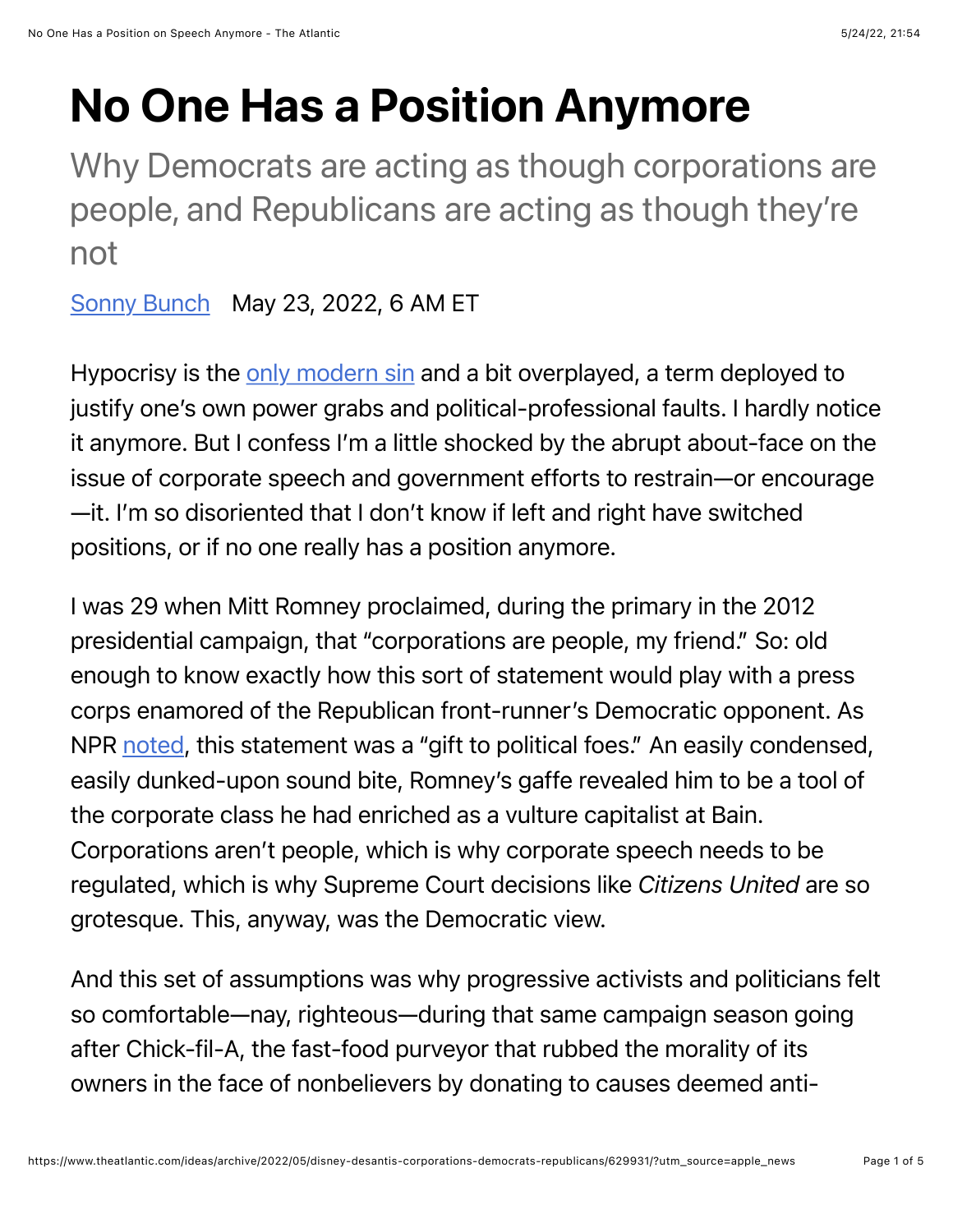LGBTQ. Conservatives were outraged when [Chicago pols](https://www.cnn.com/2012/09/23/us/chick-fil-a-controversy/index.html), [New York pols,](https://nypost.com/2021/07/13/new-york-lawmakers-want-to-ban-chick-fil-a-from-rest-stops/) and the [San Antonio, Texas, airport went to war](https://www.usatoday.com/story/money/food/2020/09/14/san-antonio-airport-chickfila-not-opening/5798396002/) against Chick-fil-A. The government has no right to tell a business or its officers how to spend their money; government neutrality in all matters speech is a fundamental First Amendment principle. This, anyway, was the Republican view.

### [Derek Thompson: This is how America's culture war death spirals](https://www.theatlantic.com/newsletters/archive/2022/05/ron-desantis-disney-florida-republicans/629722/)

Now it's Democrats who—feeling a bit adrift, having lost control of the courts and seemingly unable to pass meaningful federal legislation—take solace in the idea that corporations are people, nothing more than the avatars of their employees and customers. That's why Disney personnel were outraged when CEO Bob Chapek [argued](https://www.hollywoodreporter.com/business/business-news/disney-ceo-bob-chapek-florida-dont-say-gay-bill-response-1235105879/) that the company shouldn't weigh in on Florida's Parental Rights in Education Bill, which proponents say is necessary to protect children from age-inappropriate sex education and opponents decry as the "Don't Say Gay" bill that would force teachers back in the closet. In hindsight, Chapek was right that the Mouse House would be used as a cudgel in the culture war to the detriment of both the cause and the corporation. But that didn't matter to Disney's rank and file. What mattered was the company taking a stand and doing the right thing.

Meanwhile it's Republicans—many of whom slammed efforts to silence Chick-fil-A—who were excited to see Florida Governor Ron DeSantis using the [levers of government](https://www.theatlantic.com/newsletters/archive/2022/05/ron-desantis-disney-florida-republicans/629722/) to stifle Disney's criticism of the legislation. The right wing's sense of cultural impotence and its frustration with the success of accountability-free "woke capital" to change the country's cultural direction prompted a reactionary move. The party of "corporations are people" is furious that the people who make up those corporations would push their employer to act in their perceived interests.

The move on the left to embrace the "corporations are people, my friend"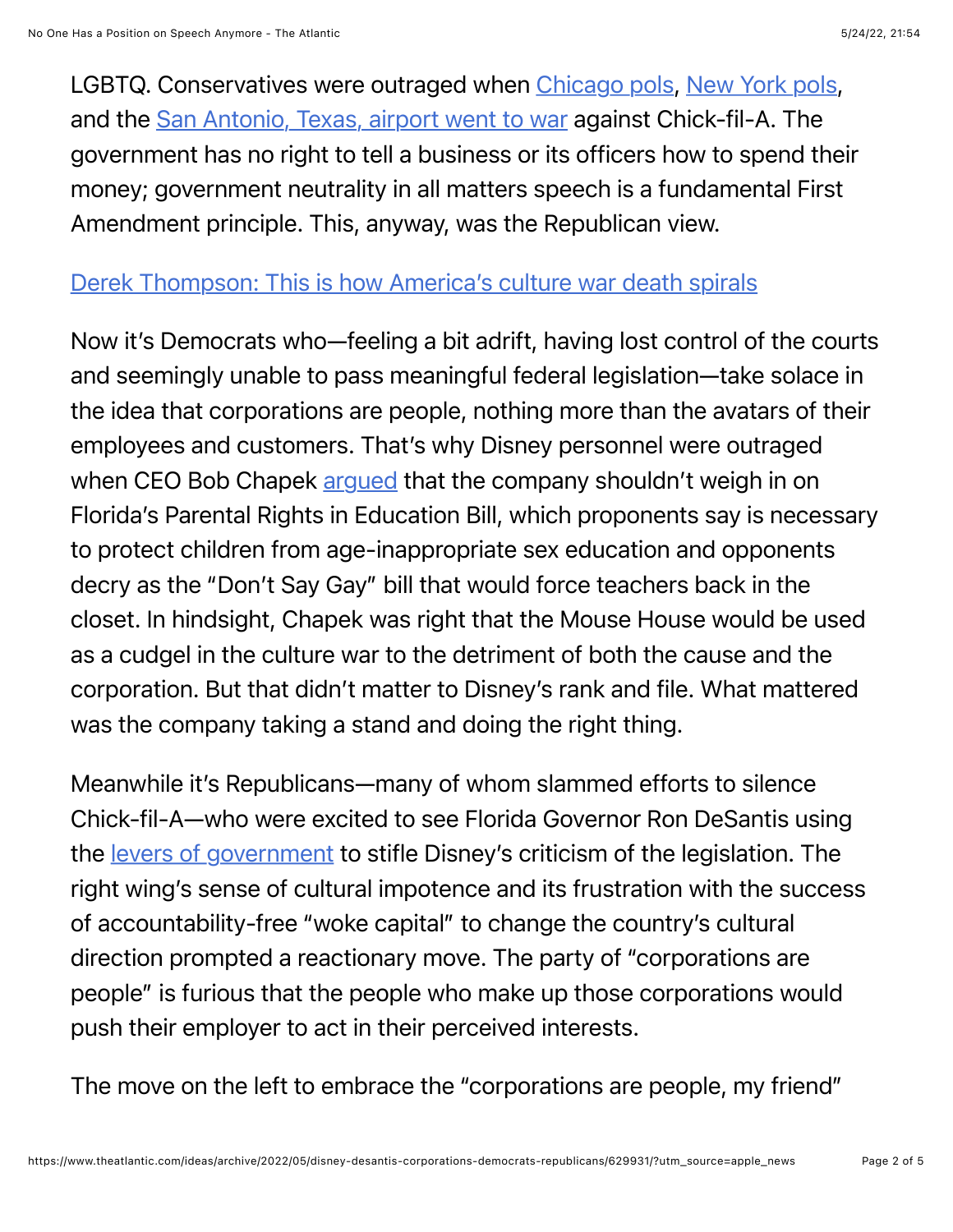ethos isn't limited to the Disney mess. It's why the video-game maker Bungie [feels the need](https://twitter.com/SonnyBunch/status/1521861654190989312) to weigh in on *Roe v. Wade* [and why a news outlet would call](https://www.washingtonpost.com/video-games/2022/05/11/roe-v-wade-abortion-bungie-microsoft-activision-blizzard/) 20 video-game makers asking *them* to weigh in on *Roe v. Wade* and why PlayStation's CEO would get [dragged](https://twitter.com/jasonschreier/status/1524833769580023829) for spending more time talking about his cats than weighing in on *Roe*'s potential reversal.

All of this makes perfect sense if one understands it to be the inevitable result of workism, the *Atlantic* writer Derek Thompson's term for the religious-like sentiment that accompanies so much of modern work life. Whereas religion was once the hub around which many of us oriented our lives, the office—what we do there, whom we do it with, and for whom we do it—has replaced the church as the center of our social life.

# [Derek Thompson: Workism is making Americans miserable](https://www.theatlantic.com/ideas/archive/2019/02/religion-workism-making-americans-miserable/583441/)

"The best-educated and highest-earning Americans, who can have whatever they want, have chosen the office for the same reason that devout Christians attend church on Sundays: It's where they feel most themselves," Thompson [wrote](https://www.theatlantic.com/ideas/archive/2019/02/religion-workism-making-americans-miserable/583441/). "The American conception of work has shifted from *jobs* to *careers* to *callings*—from necessity to status to meaning."

Meanwhile, the right has rejected its corporate-friendly ethos equally speedily for reasons that don't extend far beyond "If you're not with us, you're against us." The motivation is less ideological than punitive, which you can see best in Republican Senator Josh Hawley's bill "to strip Disney of special copyright protections." Disney has no special copyright protections; the copyright law in question may exist partly as a result of Disney's lobbying to maintain control over Mickey Mouse, but it covers *all* holders of copyright. That said, Hawley has phrased his nonsense bill—a repudiation of the Sonny Bono Copyright Term Extension Act, literally named for a Republican congressman—in this way to make clear *whom* he's against rather than *what*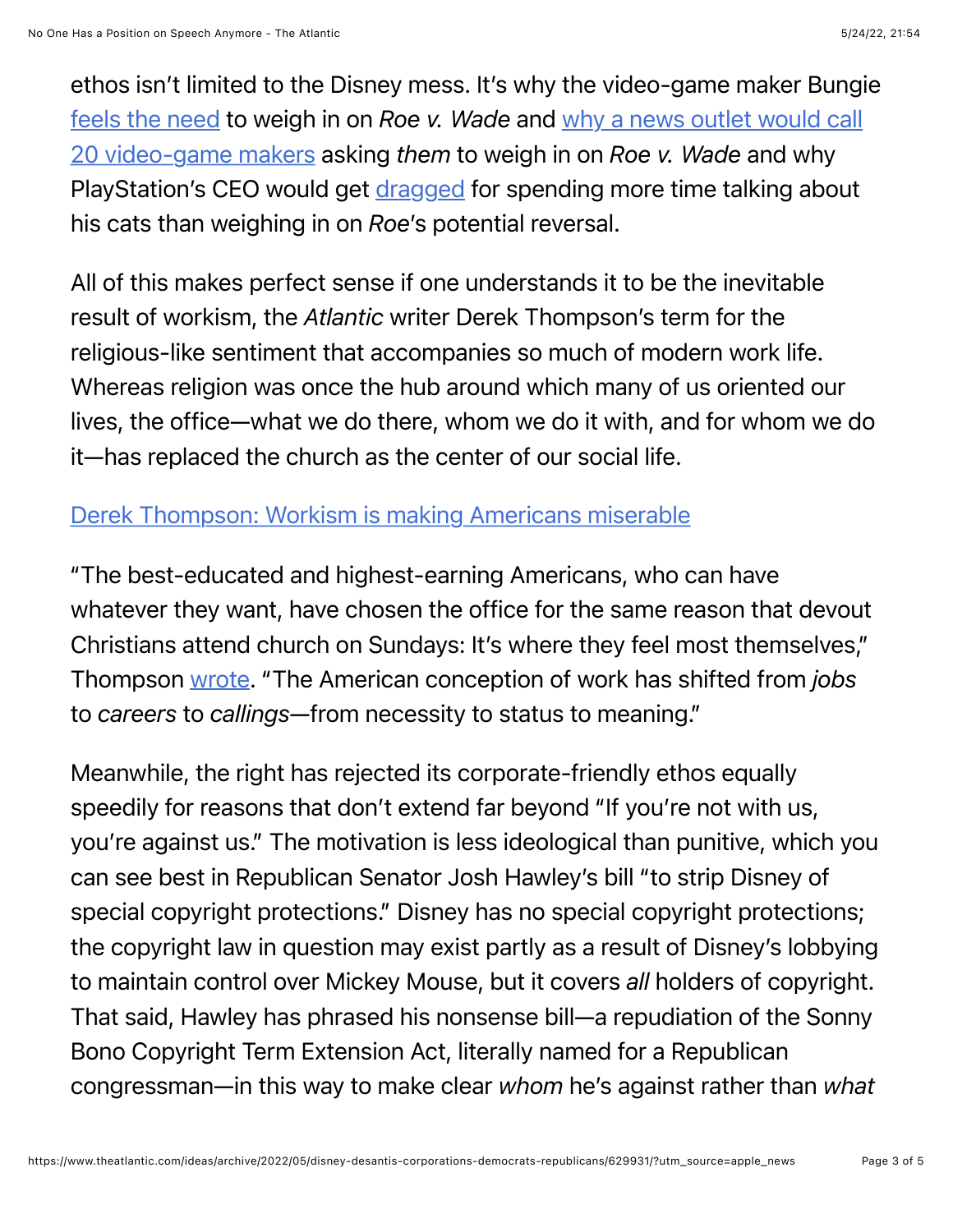#### he's for*.*

"Now and then it is possible to observe the moral life in process of revising itself, perhaps by reducing the emphasis it formerly placed upon one or another of its elements, perhaps by inventing and adding to itself a new element, some mode of conduct or of feeling which hitherto it had not regarded as essential to virtue," begins Lionel Trilling's collection of lectures, *Sincerity and Authenticity*, first published half a century ago.

We are, perhaps, in one such shift now, during which new elements are added to each ideological wing's respective roster of virtues. You sense it when you read about progressives being [bummed](https://popular.info/p/pr-giant-advising-corporate-clients?s=r) because PR pros are begging clients and potential clients to do whatever they can to avoid becoming the face of a cause or the face of opposition to a cause on social media. You feel it when gadflies on the right [try to destroy a filmmaker](https://www.thewrap.com/mike-cernovich-urges-media-matters-boycott-of-disney-after-james-gunn-rehired/) because [he spoke critically](https://nypost.com/2018/07/24/james-gunn-should-be-the-last-victim-of-the-outrage-mob/) of a comedian who made un-PC jokes-no matter that he *also* made un-PC jokes, right before the criticism.

## [Read: How capitalism drives cancel culture](https://www.theatlantic.com/international/archive/2020/07/cancel-culture-and-problem-woke-capitalism/614086/)

In the face of such a revision, it's a fool's game to try to lay out new rules. We're at a delicate moment in the country's history, one in which rules and fairness matter less to voters or their champions—in boardrooms or Congress—than pure power and the will to use it. With luck, the courts will serve as a bulwark against government excess and the market will serve to correct businesses that step beyond their purview. My hope is that companies, of their own accord, will limit their lobbying to laws that actually affect their business while providing employees encouragement to pursue political goals on their own time, and that politicians will stop pursuing strictures on speech, corporate or otherwise, that they don't like.

But for that to come to pass would require something like a de-escalation in